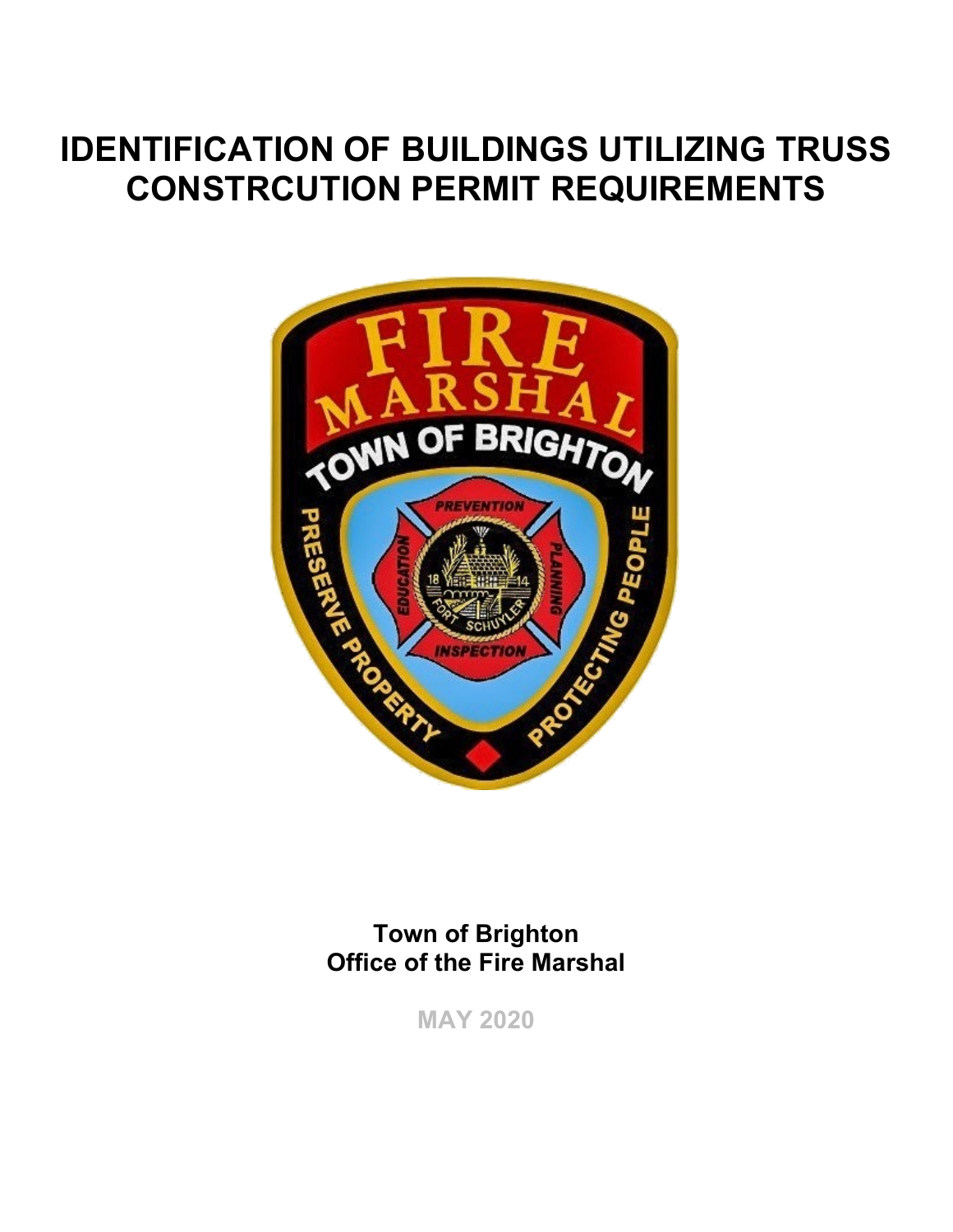## **Identification of Buildings Utilizing Truss Type Construction**

#### **Purpose**

New York State Executive Law §382-a provides that commercial and industrial buildings and structures that utilize truss type construction shall be marked by a sign or symbol that informs persons conducting fire control and other emergency operations of the existence of truss construction.

#### **Scope**

To provide our customers a single point of reference for required signage related to Buildings Utilizing Truss Type Construction.

#### **Enforcement**

A fee of fifty dollars shall be paid by the owner of a building with truss type construction to the authority having jurisdiction for enforcement of section 382-a of the Executive Law prior to the issuance of a building permit.

#### **Definitions**

For the purposes of this Part, truss type construction shall mean a fabricated structure of wood or steel, made up of a series of members connected at their ends to form a series of triangles to span a distance greater than would be possible with any of the individual members on their own. Truss type construction shall not include:

(1) individual wind or seismic bracing components which form triangles when diagonally connected to the main structural system; and

(2) structural components that utilize solid plate web members.

#### **Identification of truss type construction**

Truss type construction shall be identified by a sign or signs in accordance with the provisions of this Part. Signs shall be affixed where a building or a portion thereof is classified as Group A, B, E, F, H, I, M, or S occupancy, and in hotels and motels classified as Group R-1 or R-2 occupancy, in accordance with the provisions for the classification of buildings set forth in Chapter 3 of the Building Code of New York State (see 19 NYCRR Part 1221).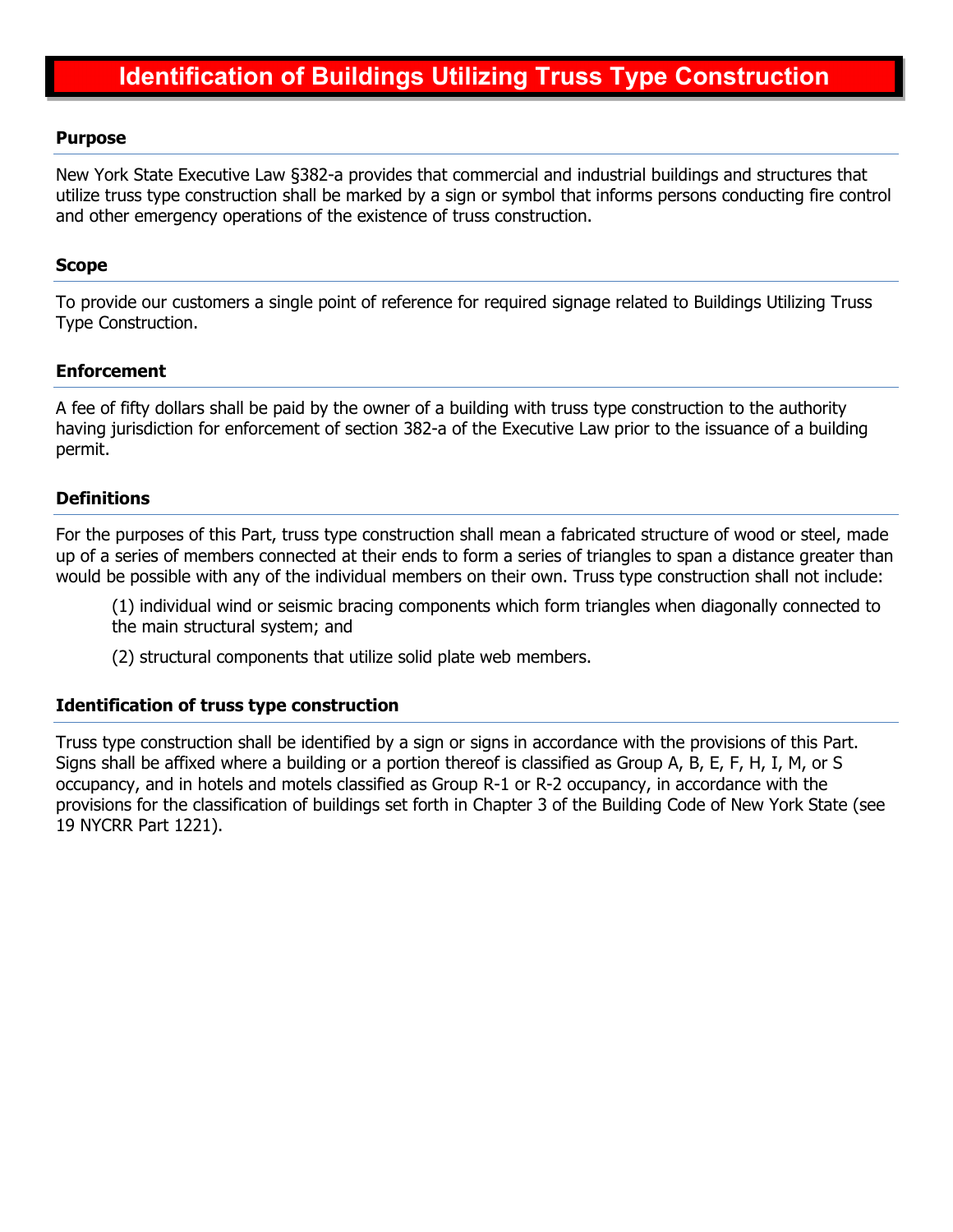Signs shall be provided in newly constructed buildings that utilize truss type construction and in existing buildings where an addition that extends or increases the floor area of the building utilizes truss type construction. Signs shall be affixed prior to the issuance of a certificate of occupancy or a certificate of compliance.

Signs identifying the existence of truss construction shall consist of a circle 6 inches (152.4 mm) in diameter, with a stroke width of inch (12.7 mm). The sign background shall be reflective white in color. The circle and contents shall be reflective red in color, conforming to Pantone matching system (PMS) #187. Where a sign is directly applied to a door or sidelight, it may be a permanent non-fading sticker or decal.

Signs not directly applied to doors or sidelights shall be of sturdy, non-fading, weather resistant material.

Signs identifying the existence of truss construction shall contain the roman alphanumeric designation of the construction type of the building, in accordance with the provisions for the classification of types of construction set forth in §602 of the Building Code of New York State (see 19 NYCRR Part 1221), and an alphabetic designation for the structural components that are of truss construction, as follows:

"F" shall mean floor framing, including girders and beams

"R" shall mean roof framing

"FR" shall mean floor and roof framing

The construction type designation shall be placed at the twelve o'clock position over the structural component designation, which shall be placed at the six o'clock position.

Signs identifying the existence of truss construction shall be affixed in the locations specified in Table FI-1264.

| <b>Table FI-1264 - Truss Identification Sign Locations</b>                                                           |                                                                                                                                                                                                                                                                                            |
|----------------------------------------------------------------------------------------------------------------------|--------------------------------------------------------------------------------------------------------------------------------------------------------------------------------------------------------------------------------------------------------------------------------------------|
| <b>SIGN LOCATION</b>                                                                                                 | <b>SIGN PLACEMENT</b>                                                                                                                                                                                                                                                                      |
| Exterior building entrance doors,<br>exterior exit discharge doors,<br>and exterior roof access doors to a stairway. | Attached to the door, or attached to a sidelight or the face<br>of the building, not more than 12 inches (305 mm)<br>horizontally from the latch side of the door jamb, and not<br>less than 42 inches (1067 mm) nor more than 60 inches<br>(1524 mm) above the adjoining walking surface. |
| Multiple contiguous exterior<br>building entrance or exit discharge doors                                            | Attached at each end of the row of doors and at a<br>maximum horizontal distance of 12 feet (3.65M) between<br>signs, and not less than 42 inches (1067 mm) nor more<br>than 60 inches (1524 mm) above the adjoining walking<br>surface.                                                   |
| Fire department hose connections                                                                                     | Attached to the face of the building not more than 12<br>inches (305 mm) horizontally from the center line of the fire<br>department hose connection, and not less than 42 inches<br>(1067 mm) nor more than 60 inches (1524 mm) above the<br>adjoining walking surface.                   |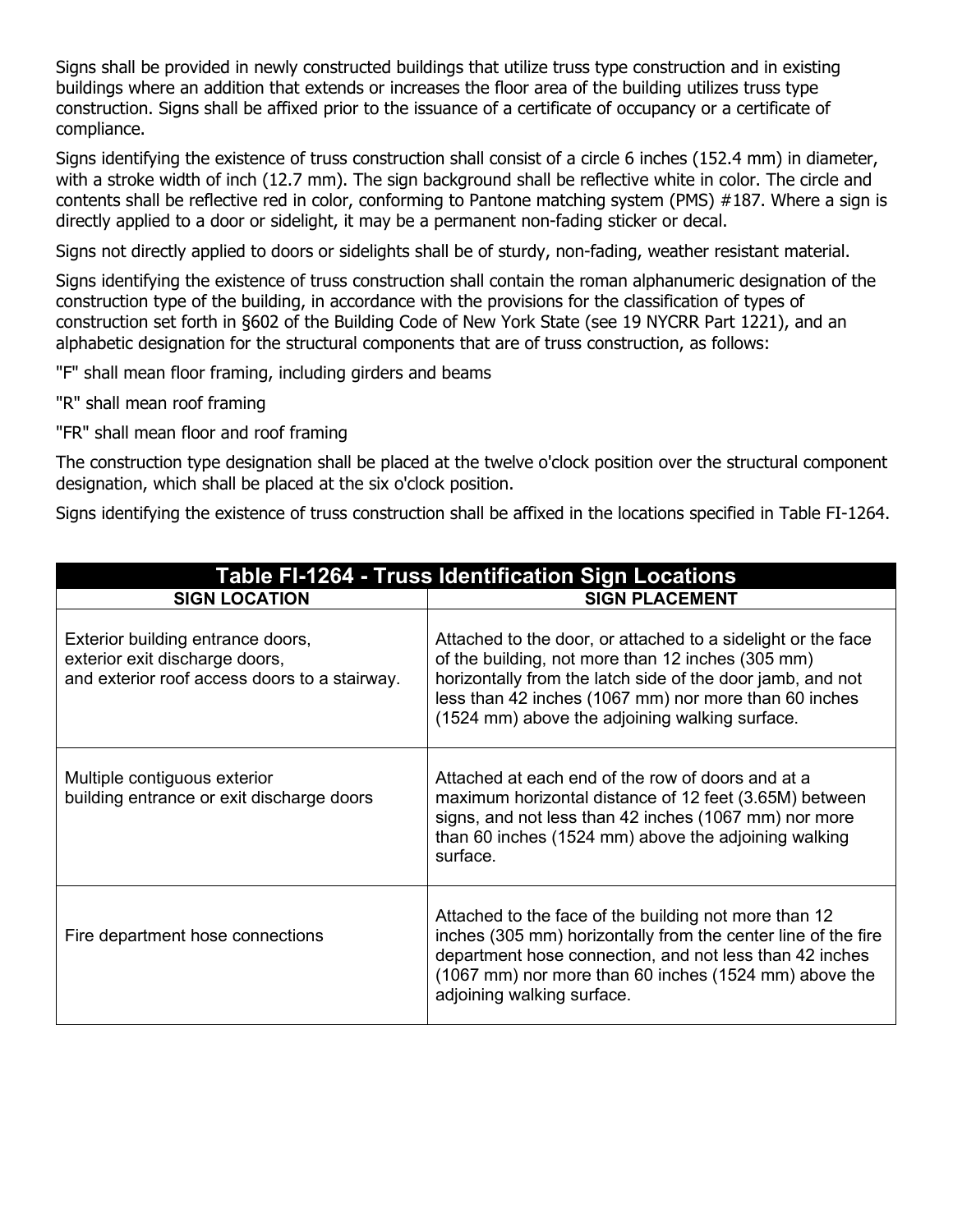### **Sample Truss Identification Placards**





Part#TRUSS-NY11 Bldg. Construction Type I Floor & Roof Construction





Part#TRUSS-NY12 Bldg. Construction Type II Floor & Roof Construction



Part#TRUSS-NY13 Bldg. Construction Type III Floor & Roof Construction



Part#TRUSS-NY14 Bldg. Construction Type IV Floor & Roof Construction



Part#TRUSS-NY15 Bldg. Construction Type V Floor & Roof Construction